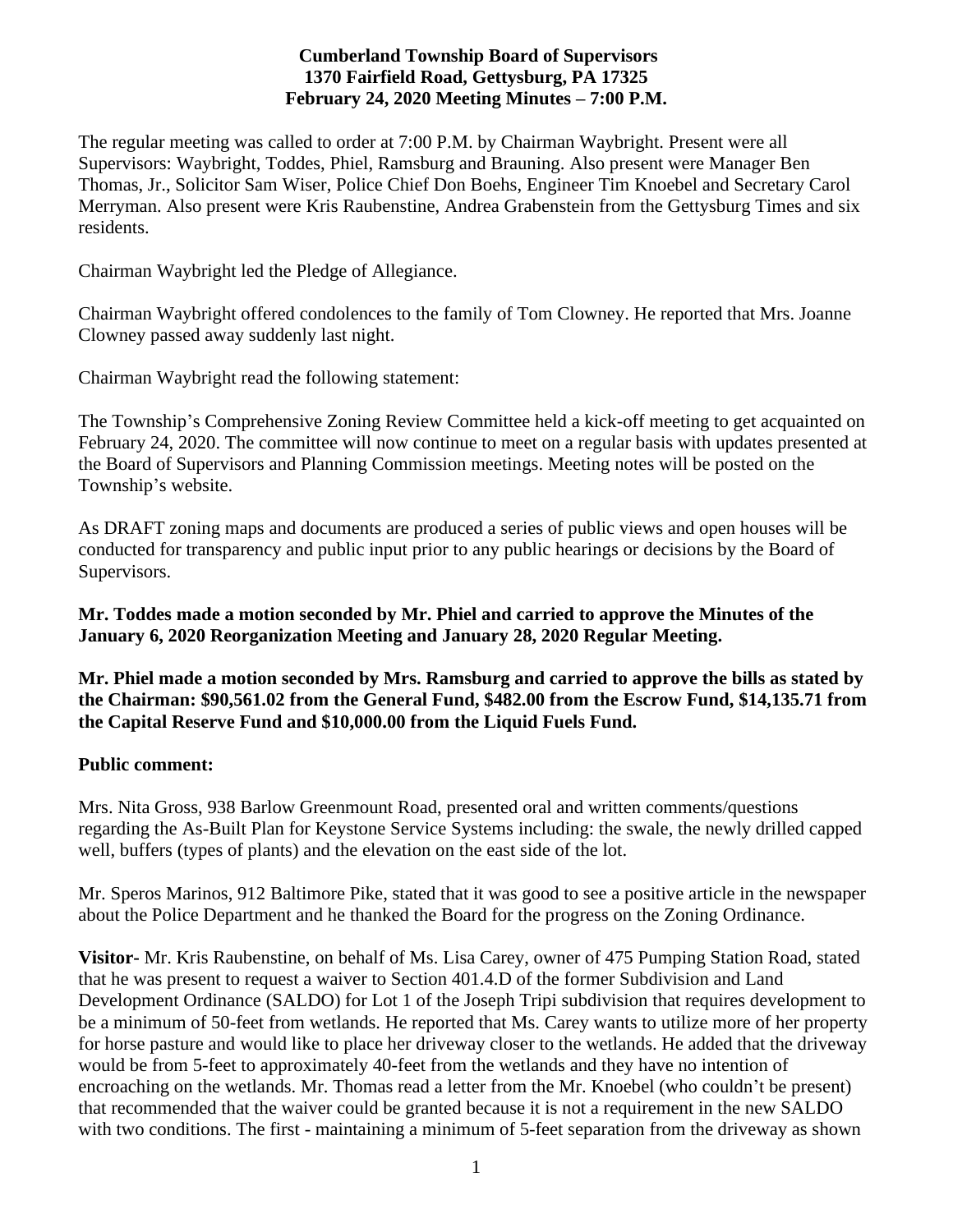on the accompanying site plan dated 11/21/19 and second - that the wetland boundary in the vicinity of the proposed driveway be demarcated in the field with orange construction fence. Mr. Raubenstine indicated that they have no problem with the conditions. **Mr. Toddes made a motion to grant the waiver to Section 401.4.D for Ms. Lisa Carey subject to the two conditions recommended by Mr. Knoebel in his letter dated February 25, 2020 and stated above. The motion was seconded by Mr. Brauning and carried.**

# **Engineer/Plans:**

## **Mr. Phiel made a motion seconded by Mrs. Ramsburg and carried to grant a time extension request for the American Battlefield Trust Final Plan until September 10, 2020.**

Mr. Thomas also reported that Mr. Knoebel's report includes an update on the Keystone Service Systems (KSS) As-Built Plan and Cumberland Village Phase 1C. The KSS As-Built Plan has been reviewed, comments have been addressed by First Capital Engineering and the revised plan is currently being reviewed. They are also conducting periodic inspections of the stormwater management system and will provide a report. A site visit is being arranged with the developer of Cumberland Village, Phase 1C to review outstanding maintenance period punch lists for roadway and stormwater management and they have coordinated with the Lands of Cumberland Village Homeowner's Association (HOA) regarding the stormwater management on HOA owned lots.

**Police Report:** Police Chief Don Boehs presented a written and oral report of police activities for the month of January, 2020 including: 299 complaints - Psych/suicide-5, Disturbances-7, Assault/Harassment-2, Domestics-9, Criminal Mischief-0, Suspicious Activity-9, Thefts-1, Alarms -10, Medical Emergency-13, 911 Hang Up-2, Wanted Person -0, Reported Drug Activity -3, Welfare Checks -8, Shots Fired -1, Fraud -2, Burglary -0, Sexual assault -1, Follow-up Investigation -26, SRO Calls -24, 39 traffic stops, 16 combined arrests, 15 traffic accidents, 7 targeted enforcements, 10,552 patrol miles and 41 walk-in complaints. He added that they assisted other agencies 13 times and they were assisted three times. There were five assists to Pa. State Police.

#### **Active Business:**

**Mrs. Ramsburg made a motion to accept, with regret, Tom Beauchat's resignation from the Zoning Hearing Board seconded by Mr. Toddes and carried.** Mr. Beauchat is moving out of the Township.

**Mr. Phiel made a motion seconded by Mr. Brauning and carried to appoint Dennis Hickethier to the Zoning Hearing Board to fill the vacancy.** Mr. Hickethier's term will expire 12/31/21.

Mr. Thomas explained that there was an error in Resolution 2020-04 for the Subdivision and Land Development Fee Schedule under Deposit for Escrow, Preliminary Plans, More than ten lot subdivision. He added that the incorrect fee of \$1,625.00 was shown and the correct amount is \$13.443.00. **Mr. Brauning made a motion to correct Resolution 2020-04 as stated by Mr. Thomas seconded by Mr. Toddes and carried.**

Mr. Thomas reported that a section of Old Mill Road was posted at 25 MPH and the Traffic Ordinance reads 35 MPH, so it was posted to be in conformance with the ordinance. Mr. Thomas added that there was one complaint about the posting change. Solicitor Wiser stated that he does believe that Old Mill Road meets the definition of a Residence District and could be posted at 25 MPH. Police Chief Boehs recommended that the ordinance be corrected to return it to 25 MPH. Mr. Tallman asked that they also look at Herr's Ridge Road that is posted 40 MPH. **Mr. Phiel made a motion seconded by Mrs. Ramsburg and carried to review the speed limits on Old Mill Road and Herr's Ridge Road.**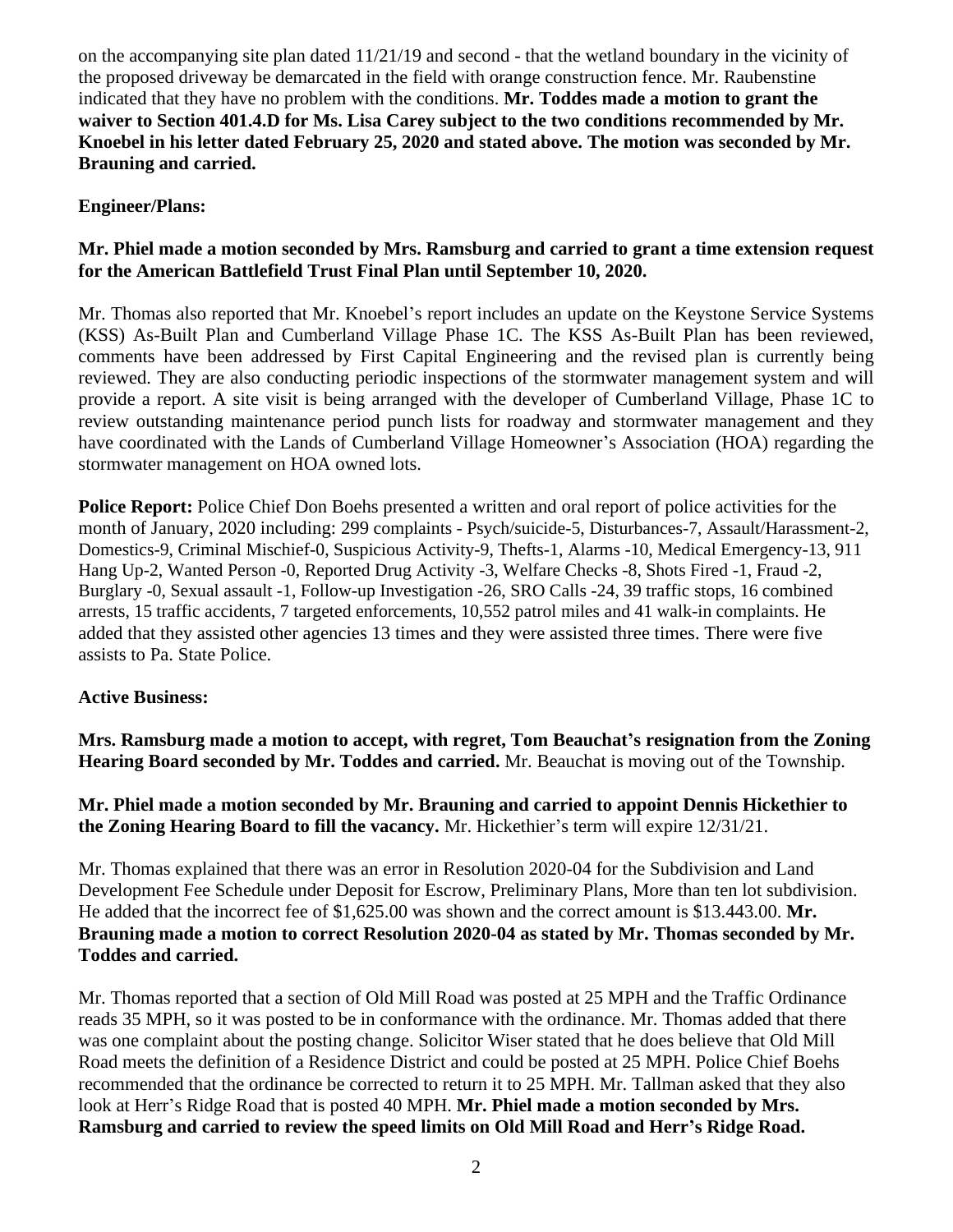## **Mrs. Ramsburg made a motion seconded by Mr. Brauning and carried to reschedule the April 28, 2020 regular meeting to April 29, 2020 at 7:00 P.M. due to the Primary Election being held on the 28th .**

Mr. Thomas reported that the Adams County Council of Governments (COG) Legislative Forum will be held on April 23, 2020 at 6:30 P.M. at the Adams County Emergency Services Center.

Mr. Thomas also reported that several Board members will be attending the COG meeting this Thursday morning and they will be discussing the Adams County Building Officials Association and the Board of Appeals. Solicitor Wiser explained why and how an appeal would occur and that, at this time, they need to reorganize the group because a local representative that spearheaded the effort and coordinated things with the members has since left municipal employment. He added that the goal is to get each member municipality to appoint a designated representative to the group. Mr. Toddes volunteered to be the Township's designated representative to the COG's Board of Appeals.

Mr. Thomas reported that the Township filed the Act 101 Recycling report. He added that Township residents recycled 227.8 tons of comingled recyclables and 7.24 tons of electronics.

Mr. Thomas also reported that he has submitted the grant application for the Pa. Department of Community and Economic Development's Municipal Assistance Grant, they have been in touch with him and are impressed with the Township's partnership with other municipalities. The grant, if approved, would be for approximately \$21,500.00.

Mr. Thomas reported that he attended the Adams County Tax Collection Committee meeting and the officers will remain the same with Mayor Ron Harris serving as President. He added that they received an extensive report from the York Adams Tax Bureau and their 2019 collections were a nice increase from their 2018 collections.

**Solicitor:** Solicitor Wiser reported that Ordinance 2020-177 has been duly advertised and is ready for action by the Board. He explained that this is the amendment to the "Appointed Officials" section of the Township Code that revises the "Township Manager" section to be consistent with the Management Agreement that is currently in place with the Manager. He stated that the revision modifies the residency requirement, allows for the establishment of a bond, addresses conditions of employment, allows for the Manager's salary to be established either by resolution or by the Employment Agreement and allows for the Manager to serve as an elected official in other municipalities. He added that it also allows for the duties of the Manager to be determined by separate resolution. **Mr. Phiel made a motion seconded by Mr. Toddes and carried to adopt Ordinance 2020-177 as follows:**

## **AN ORDINANCE OF THE TOWNSHIP OF CUMBERLAND, ADAMS COUNTY, PENNSYLVANIA, AMENDING CHAPTER 1, PART 3 OF THE TOWNSHIP OF CUMBERLAND CODE OF ORDINANCES, ENTITLED "APPOINTED OFFICIALS"**

Solicitor Wiser also reported that he gave out a draft ordinance amending Section 27-1103 of the Township Code entitled "Steep Slope Protection". He explained that the Township has run into challenges with man-made slopes in the form of stockpiles and he does not believe that the intent of the ordinance was to capture man-made stockpiles. He added that the amendment also removes an unenforceable provision in the current ordinance regarding variances and specifies single-family dwellings that is proposed to be changed to structures. Lastly, the amendment cleans up the additional standards for Conditional Uses or Variances. Solicitor Wiser also reported that the draft ordinance is being reviewed by the Township Engineer now and they will provide comments. **Mrs. Ramsburg made a motion to forward the draft ordinance amending the "Steep Slope Protection" section to the Township and**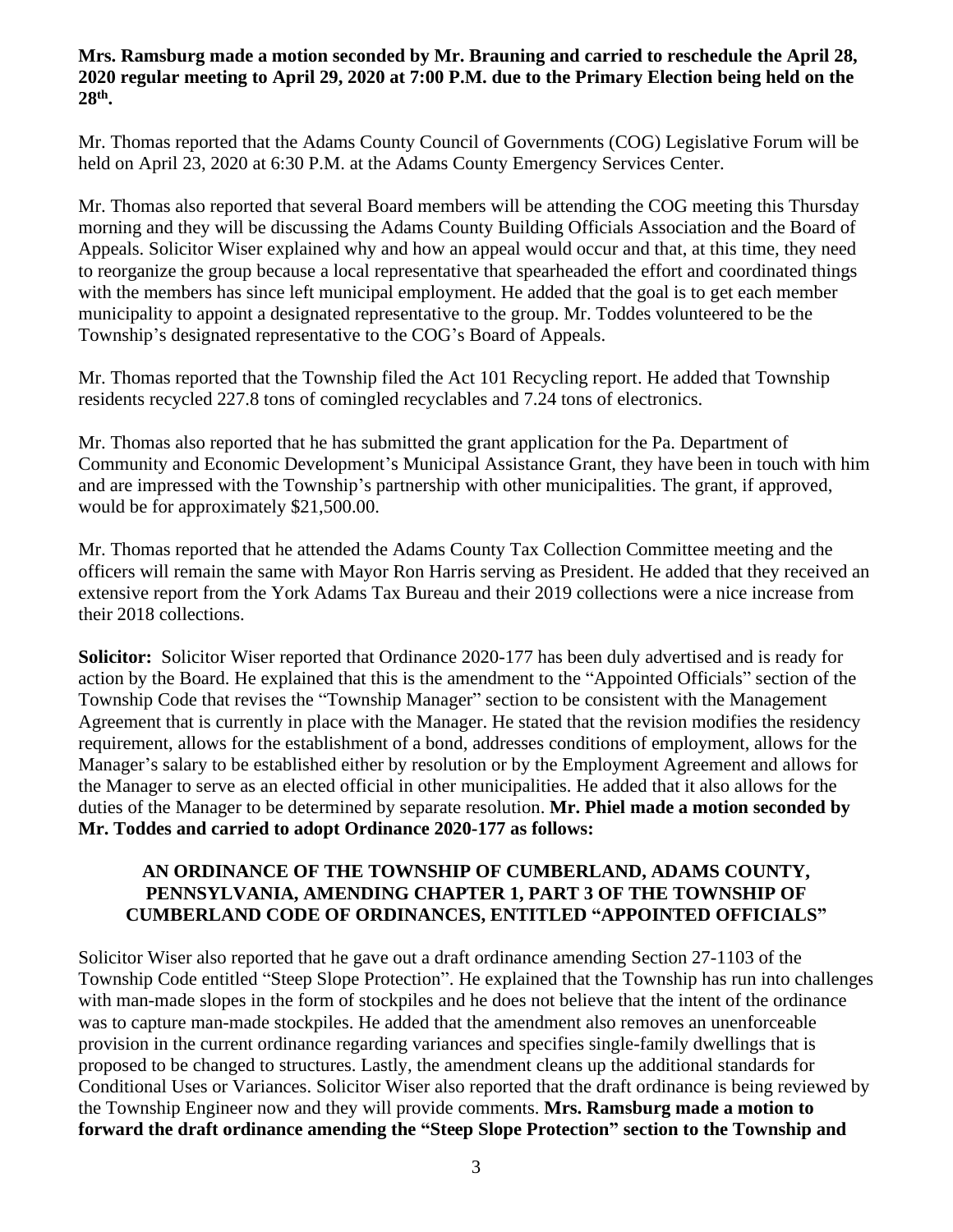# **County Planning Commissions for their review seconded by Mr. Phiel and carried.**

Solicitor Wiser reported that he is reviewing the Adams County Intermunicipal Mutual Aid Police Cooperation Agreement between the Township and Borough of Gettysburg in reaction to a court case that invalidated some of the D.U.I checkpoints that were occurring. He added that the Legislature acted very quickly to modify the law to make it permitted, but the current agreement is from 1981 and could use an overhaul. He also stated that there are a couple of things in the agreement that need to be discussed: allowing officers to do traffic stops in the other jurisdictions and the indemnification provisions.

Lastly, Solicitor Wiser reported that he was working with Orrstown Bank for another municipality and the Township could refinance their current bond to an interest rate of 2.25% fixed. He reported that the current rate is 2.95% fixed and this would equal a savings of approximately \$63,000.00 over the life of the loan. He added that the bank did ask that we maintain deposits of a certain amount with them and it was agreeable with them to maintain deposits of \$300,000.00. The cost to do this will be less than \$5,000.00, the term of the bond will not change and there is a Resolution 2020-09 that will need to be adopted. **Mr. Phiel made a motion seconded by Mrs. Ramsburg and carried to adopt Resolution 2020-09 as follows:**

# **RESOLUTION 2020-09**

# **A RESOLUTION OF THE TOWNSHIP OF CUMBERLAND, ADAMS COUNTY, PENNSYLVANIA, AUTHORIZING, APPROVING, AND ADOPTING A RATE MODIFICATION OF ITS GENERAL OBLIGATION BOND, SERIES 2011**

**FINANCE COMMITTEE:** Mr. Phiel reported that maintenance is being done in the Township Building and with any old building there are sometime overages. He added that the committee is recommending the approval of \$4,579.39 for additional costs of bathroom floor removal and office furniture, plumber and labor for work in the bathrooms. Mr. Phiel added that this is all within the budget. **Mr. Toddes made a motion seconded by Mrs. Ramsburg and carried to approve the expenditure of \$4,579.39 as described by Mr. Phiel.** 

# **Committee Reports and comments from Board Members:**

**PARKS AND RECREATION –** Mr. Toddes reported that things are going well at the park. They are waiting for drier weather to finish working on the fields.

**PLANNING AND ZONING –** Chairman Waybright reported that the Zoning Committee met yesterday, and everything is on track for the progress to keep moving.

**COG**- Meets Thursday

**CT411 –** Solicitor Wiser stated that he thinks the building is looking much improved and the dedicated staff is doing a great job and saving the Township a lot of money.

# **Public Safety, Personnel, Highways, CTA, Building and Grounds, and Economic Development – No reports**

Mr. Thomas asked for approval for the purchase of office furniture for the Secretary/Treasurer and Building Code Official/Zoning Officer offices at a total cost of \$5,418.50. This is a 50% discount through the CO-STARS program. **Mr. Phiel made a motion to approve the purchase of the office furniture with funds from the Capital Reserve renovation funds seconded by Mr. Toddes and carried.**

Mr. Thomas also reminded everyone that there will be a hearing held on March 19, 2020 here in the meeting room at 6:00 P.M. for a Zoning Map change request by the Susquehanna Area Regional Airport Authority for a parcel adjacent to the airport. He added that there will be ordinances reviewed that evening too. Solicitor Wiser got a consensus from the Board to advertise a special meeting to take place